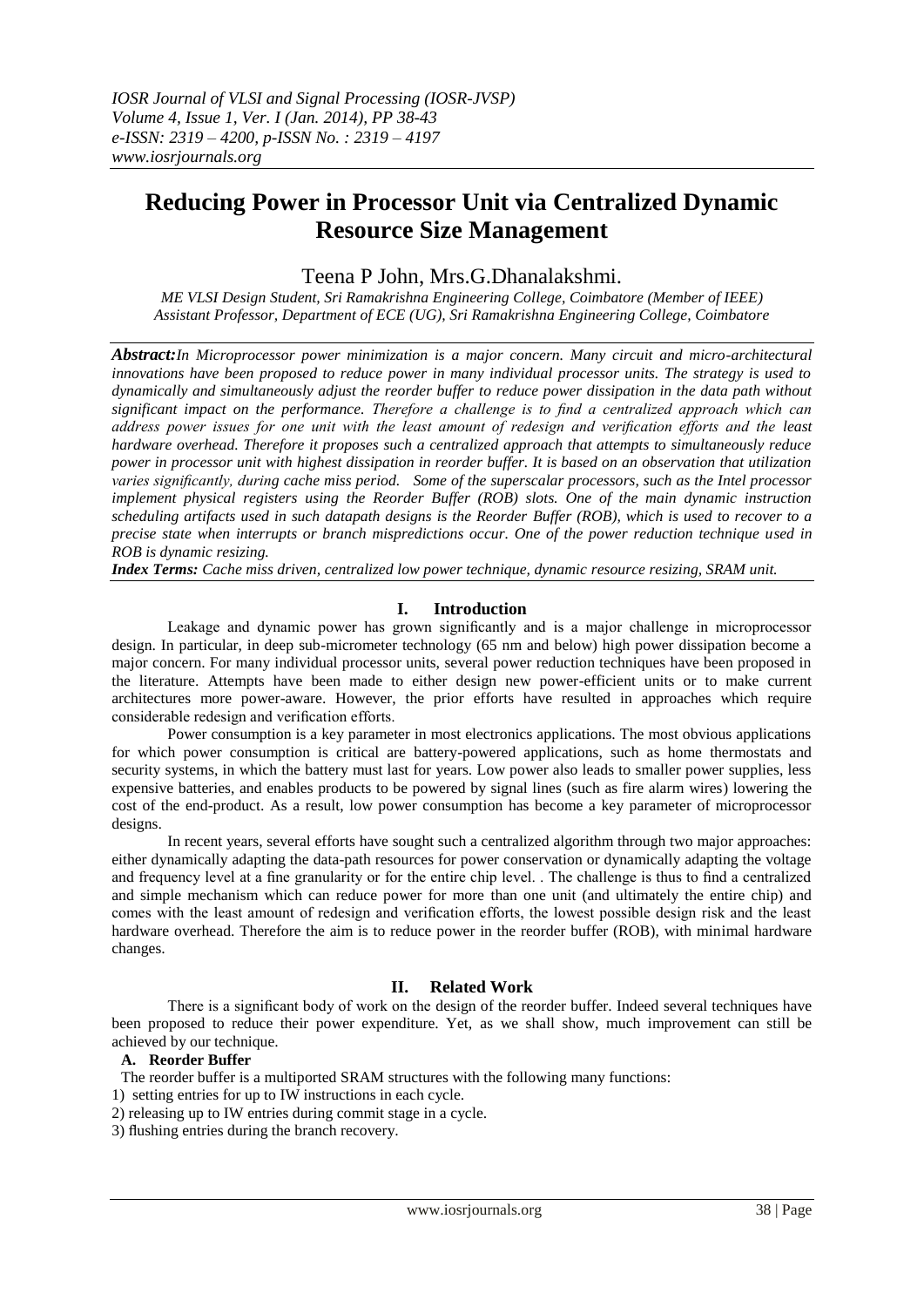**III. Existing Work**

Contemporary superscalar microprocessors use extensive execution reordering to maximize performance. One of the main dynamic instruction scheduling artifacts used in such data path designs is the Reorder Buffer (ROB), which is used to recover to a precise state when interrupts or branch mispredictions occur. The ROB is essentially implemented as a circular FIFO queue with head and tail pointers. Entries are made at the tail of the ROB in program order for each of the co–dispatched instructions. Instructions are committed from the head of the ROB to the architectural register file, thus preserving the correct order of updates to the program state.

#### **B.Conventional ROB**

**A.Introduction**

The conventional ROB memory cell is composed of two cross-coupled CMOS inverters with two pass transistors connected to complementary bit-lines. Fig.3.1 shows this well known architecture of conventional ROB SRAM Cell, where the gate of access transistors are connected to the word-line (wl) to perform the access write and read operations thought the column bit-lines (bl and blbar). Bit-lines act as input/output nodes carrying the data from SRAM cells to a sense amplifier during read operation, or from write circuitry to the memory cells during write operations. The stability and robustness of a SRAM cell is usually evaluated analyzing both its dynamic and static behavior during the typical operations, write, read, and hold. In this paper we analyzed the leakage currents, standby currents at different Vdd and temperature. Further there effects are analyzed separately at 65nm respectively.



FIG1.CONVENTIONAL ROB

#### **C.Reducing Performance Degradation**

The elimination of the ROB read ports for reading out source operand values results in "disappearance" of these values for several cycles. In particular, the value is initially available through forwarding network in the write back cycle. As operand read ports are eliminated in the ROB, the value is not available again until it commits from the ROB to the ARF, at which point the second forwarding of the same value occurs. Certainly, the issue of some instructions that could not read this value from the proposed ROB structure will be delayed. To compensate for any resulting performance degradation, we use a set of latches, called retention latches, to cache results recently written to the ROB. Each retention latch is capable of holding a single-precision result, so double precision results would need two latches. Instructions dispatched since the writing of a result to the ROB can still access the value as long as they can get it from the retention latches. In case the lookup for source operand fails to find it within the retention latches, the operand value will be eventually obtained through the second forwarding of the same value when it is written to the ARF from the ROB.

#### **D.DynamicDatapath Resource Allocation Strategy**

The superscalar data path that employs the issue bound operand fetch policy. Here, even if input registers for an instruction contain valid data, these registers are not read out at the time of dispatch. Instead, when all the input operands of an instruction waiting in the DB are valid and a function unit of the required type is available, all of the input operands are read out from the register file (or as they are yet to be written to the register file, using bypassing logic to forward data from latter pipeline stages) and the instruction is issued. The dispatch/issue logic can be implemented using a global scoreboard that keeps track of instructions and register/FU availability. Alternatively, an associative logic can be used to update the status of input registers for instructions.

The ROB is partitioned in a similar fashion. The DB and the ROB are each implemented as a number of independent partitions. Each partition is a self–standing and independently usable unit, complete with its own precharger, sense amps, input/output drivers. In fact, the numbers of entries in a DB and ROB partition are 8 and 16 respectively in our studies. The maximum number of partitions available is 8 for the DB (for a total of 64 entries) and 8 for the ROB (for a total of 128 entries). A number of the DB (or ROB) partitions can be strung up together to implement a larger DB (or ROB). The connection running across the entries within a partition can be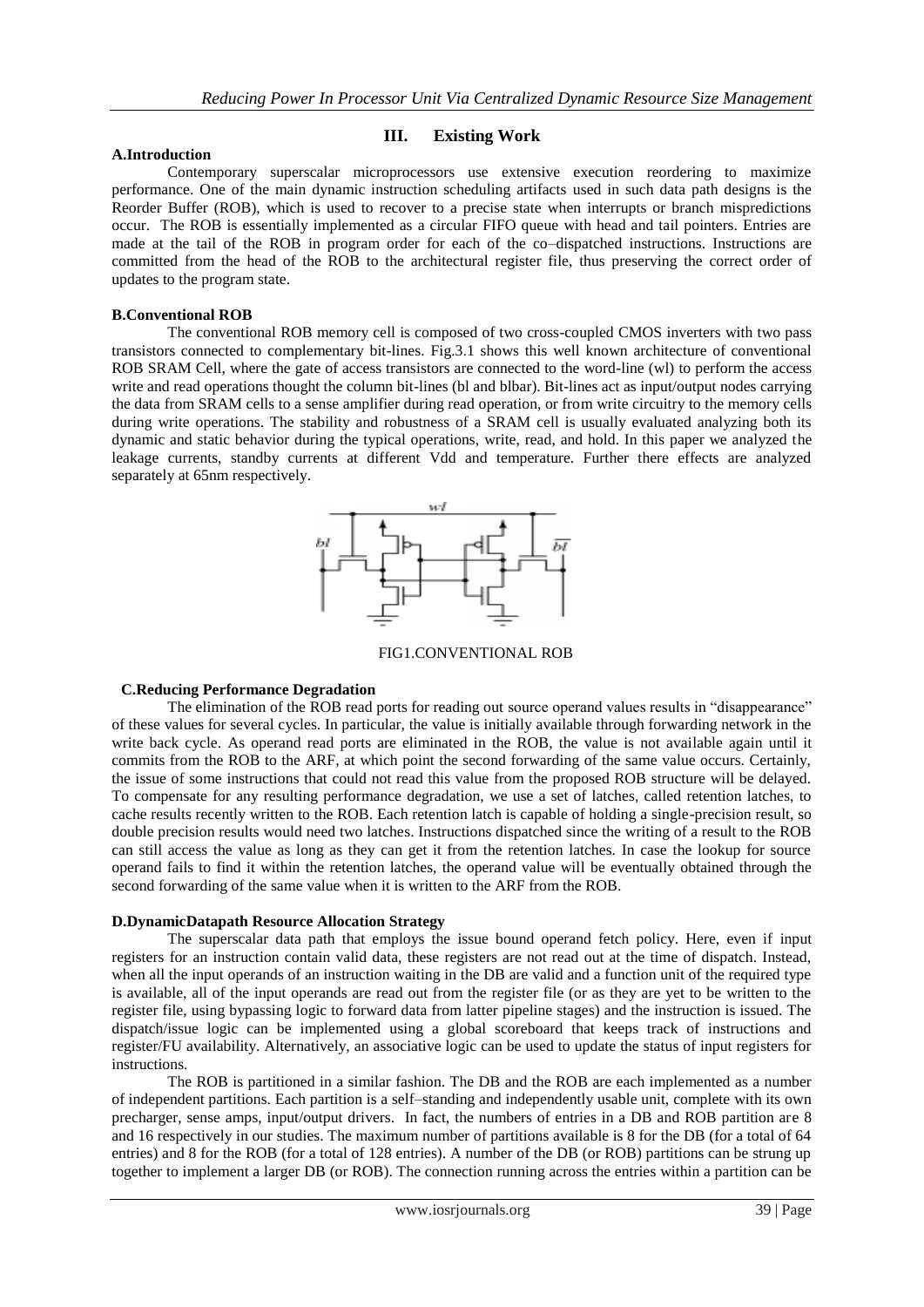connected to a common through line. Similarly, by turning off the bypass switches associated with a partition, it can be deallocated from the current DB (or ROB). Unallocated partitions are turned off to save power/energy. Entries can be allocated in the DB across one or more active partitions in any order; an associative searching mechanism is used to look up free entries. Entries within the active ROB are used in a circular FIFO, and their allocation/deallocation strategies are not as straightforward as that for the DB.

### **IV. Proposed Work**

#### **A.Introduction**

The proposed work aims at reducing the dynamic and static power dissipation of the ROB by adaptive resizing. Reducing the size of each of these units will require different hardware modifications (at extra power/area cost) which are determined by the resizing scheme. In order to minimize the hardware cost and complexity, a simple resizing scheme that goes from normal to half size and back. While this is not the most optimal resizing scheme for individual units it is the simplest one in terms of hardware modifications.

Based on a significant increase in ROB occupancies during cache miss periods it increases their size during such periods. During normal periods, we keep the ROB, size at half its possible size.

#### **B.Dynamically Resizing ROB**

The circuit level implementation of an SRAM is shown in figure. To read or write an entry each cycle all the bit lines must be precharged high (fired). For write operations, the high voltage on the bit lines induces a logic 1 into a cell for which the word line is fired. To read the content of an entry, one of bit line or will be conditionally discharged. The sense amplifier detects such a difference and will drive it to the output buffer. Bit lines thus must run across the entire ROB or register file height. As we may have multiple accesses to the same cell in a cycle, the read bit line and the write bit line thus need to be separated. Hence, if we are to read entries at each cycle and write to entries in the same cycle, we must have bit lines (register file is single ended). In our design of register files, we have (data width is 64 bits) bit lines for register files and bit lines for ROB. Precharging and discharging the large number of bit lines are the major sources of power dissipation in these two structures.



FIG 2. ROB SRAM CIRCUIT

The bit lines are the major consumers of power. It should be noted that most of the leakage of bit lines is due to the leakage currents of memory cells, which flow through the two off pass transistor to the bit lines. Accordingly, by eliminating the leakage in memory cells, we can eliminate the bit line leakage. The ROB and register file utilization is relatively low. Hence, one approach to reduce power dissipation in these two units would be to turn of the unused entries and their associated wordline drivers using circuit techniques such as gated-Vdd or gated Vss and eliminating the leakage power dissipation virtually completely.

The transition from sleep to active mode adds a one-cycle delay to the ROB or register file access which has significant performance impact. The algorithms proposed in the previous section reduce the performance impact of frequently activating and deactivating the entries. Resizing the ROB could be achieved by partitioning it into several independent units with separate sense amps, prechargers, and input and output drivers as explained. ROB is partitioned into eight units. This requires eight times more sense amps precharge lines and input and output drivers compared to the non-partitioned structure. The cost in terms of power and area is not negligible. To avoid adding to the complexity of ROB and register files, we use the divided bit line technique proposed for SRAMs to reduce the bit line capacitance and hence its dynamic power.

The 34 bit line segments for the ROB results in minimal area and power over- head. To downsize the ROB, the select signal of the lower partition is being AND together with the downsize signal. Doing that, no write and read can be done to/from the partition and the entire partition can be turned off safely. To turn off the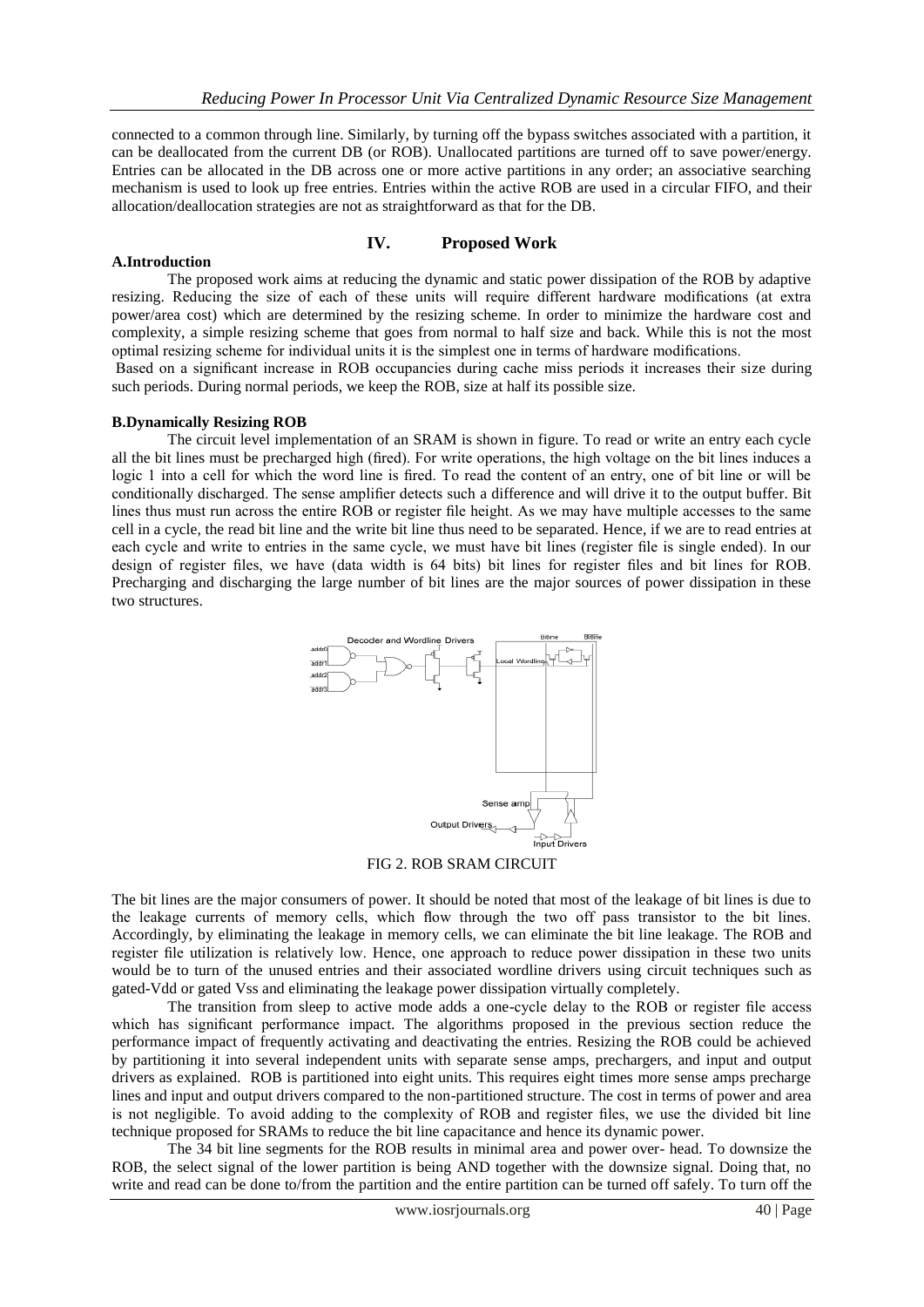en- tire partition we use the gated Vdd technique to suppress the voltage in all memory cells of the partition and eliminating its leakage almost completely. We also use a similar technique to eliminate leakage in the wordline driver of the disabled partition. Beginning of a cache miss period triggers upsizing the unit by deasserting the downsize signal and turning on the disabled partition. The overhead of downsizing and upsizing is one cycle (gated-Vdd overhead). The end of a cache miss period triggers downsizing the ROB. Note that the downsize signal is asserted only when the segment is empty.

The benefits of such resizing is in reducing both dynamic and leakage power. Leakage is suppressed by turning off the entire segment of memory cells and wordline driver. Dynamic power is reduced due to a smaller equivalent capacitance on the bit lines.

### **V. Simulation Results and Discussion**

#### **A. Introduction**

This chapter deals with simulation result of the reorder buffer using 65nm and 45nm technology. Simulation results and power analysis was obtained using tanner tool.

### **B.65nm TECHNOLOGY**

The power reduction can be obtained for both the existing and proposed work using 65nm technology. 1. Simulation of Conventional ROB

The simulation diagram of conventional ROB is shown below. It consists of 64bit. From the schematic diagram the conventional ROB circuit is called 64 times. In conventional ROB no control signal is applied. In this all the bits are enable during the operation. The data"s are stored in memory. The first rows in the schematic consist of 64bit.Totally the schematic consist of 20 rows. In this the power reduction can be obtained without dynamic allocation control.



FIG 3. SIMULATION DIAGRAM OF CONVENTIONAL ROB

#### 2. Simulationof ROB SRAM Circuit

The simulation result of rob SRAM consist of 64 bits. Here the bits can be divided into 32 bit. When the control signal is 1 all the 64 bits can be enable. If the control signal is 0 half will be enable and half will be disable. This uses nmos logic to work. In this work the power reduction can be obtained with dynamic allocation control.



FIG 4. SIMULATION DIAGRAM OF ROB SRAM CIRCUIT

#### **C.45nm TECHNOLOGY**

 Similar way the power reduction can be obtained for both existing and proposed work using 45nm technology. 1. Simulation of Conventional ROB

The simulation diagram of conventional ROB is shown below. It consists of 64bit. From the schematic diagram the conventional ROB circuit is called 64 times. In conventional ROB no control signal is applied. In this all the bits are enable during the operation. The data"s are stored in memory. The first rows in the schematic consist of 64bit.Totally the schematic consist of 20 rows. This can be obtained without dynamic allocation control.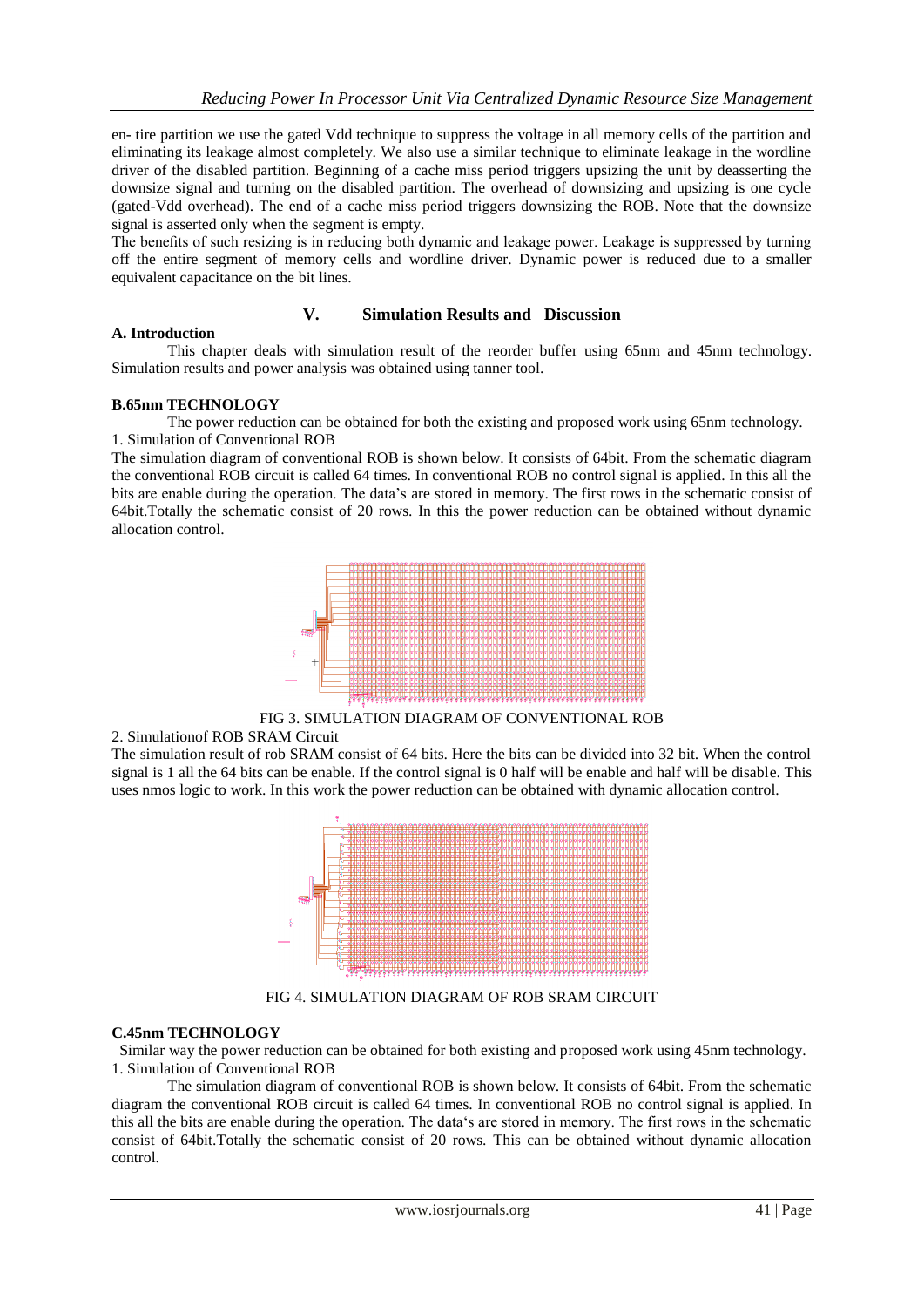

FIG 5. SIMULATION DIAGRAM OF CONVENTIONAL ROB

# **2. Simulation of ROB SRAM Circuit**

The simulation result of rob SRAM consist of 64 bits. Here the bits can be divided into 32 bit. When the control signal is 1 all the 64 bits can be enable. If the control signal is 0 half will be enable and half will be disable. This uses nmos logic to work. This can be obtained using dynamic allocation control.



FIG 6. SIMULATION DIAGRAM OF ROB SRAM CIRCUIT D.Simulation Results and Comparison

In this section we are going to discuss about the simulation results of existing work and the proposed work using 65nm and 45nm technology which is simulated using Tanner EDA tool.

The ROB SRAM circuit is power wise efficient when compared to conventional ROB in both technology. The power reduction can be obtained in the circuit.

| TABLE 1                  |  |  |
|--------------------------|--|--|
| <b>COMPARISON RESULT</b> |  |  |
| 65 nm TECHNOLOGY         |  |  |

|                                                                                                                                        | <b>CONVENTIONAL ROB</b> | 27mW |  |  |
|----------------------------------------------------------------------------------------------------------------------------------------|-------------------------|------|--|--|
|                                                                                                                                        | <b>ROB SRAM CIRCUIT</b> | 68mW |  |  |
| $\ldots$ $\ldots$ $\ldots$ $\ldots$ $\ldots$ $\ldots$ $\ldots$ $\ldots$ $\ldots$ $\ldots$ $\ldots$ $\ldots$ $\ldots$ $\ldots$ $\ldots$ |                         |      |  |  |

Table 1 shows the comparison result of the conventional ROB and ROB SRAM circuit using 65nm technology.  $TATH T2$ 

| TABLE 2                 |      |  |  |
|-------------------------|------|--|--|
| 45nm TECHNOLOGY         |      |  |  |
| <b>CONVENTIONAL ROB</b> | 6mW  |  |  |
| ROB SRAM CIRCUIT        | .5mW |  |  |
|                         |      |  |  |

Table 2 shows the comparison result of the conventional ROB and ROB SRAM circuit using 45nm technology.

# **VI. Conclusion**

In SRAM based reorder buffer it reduces both leakage and dynamic power in processor units. It proposed to dynamically adjust the size of these units during cache miss period. In conventional SRAM circuit the power is reduced during 65nm technology. And in proposed SRAM ROB circuit the power is reduced during 45nm technology. Therefore the power reduction can be obtained. The power reduction of proposed work obtained for ROB SRAM circuit for both 65nm and 45nm is given as 68mW and 5mW.

#### **References**

- [1]. HoumanHomayoun , "reducing power in all major CAM and SRAM based processor units via centralized ,dynamic resource size management"IEEE transactions on Very large scale integration system,vol.19,no.11,nov 2011.
- [2]. A. Karandikar and K. K. Parhi, "Low power SRAM design using hierarchical divided bit-line approach," in Proc. Int. Conf. Comput. Des., 1998, pp. 82–88.